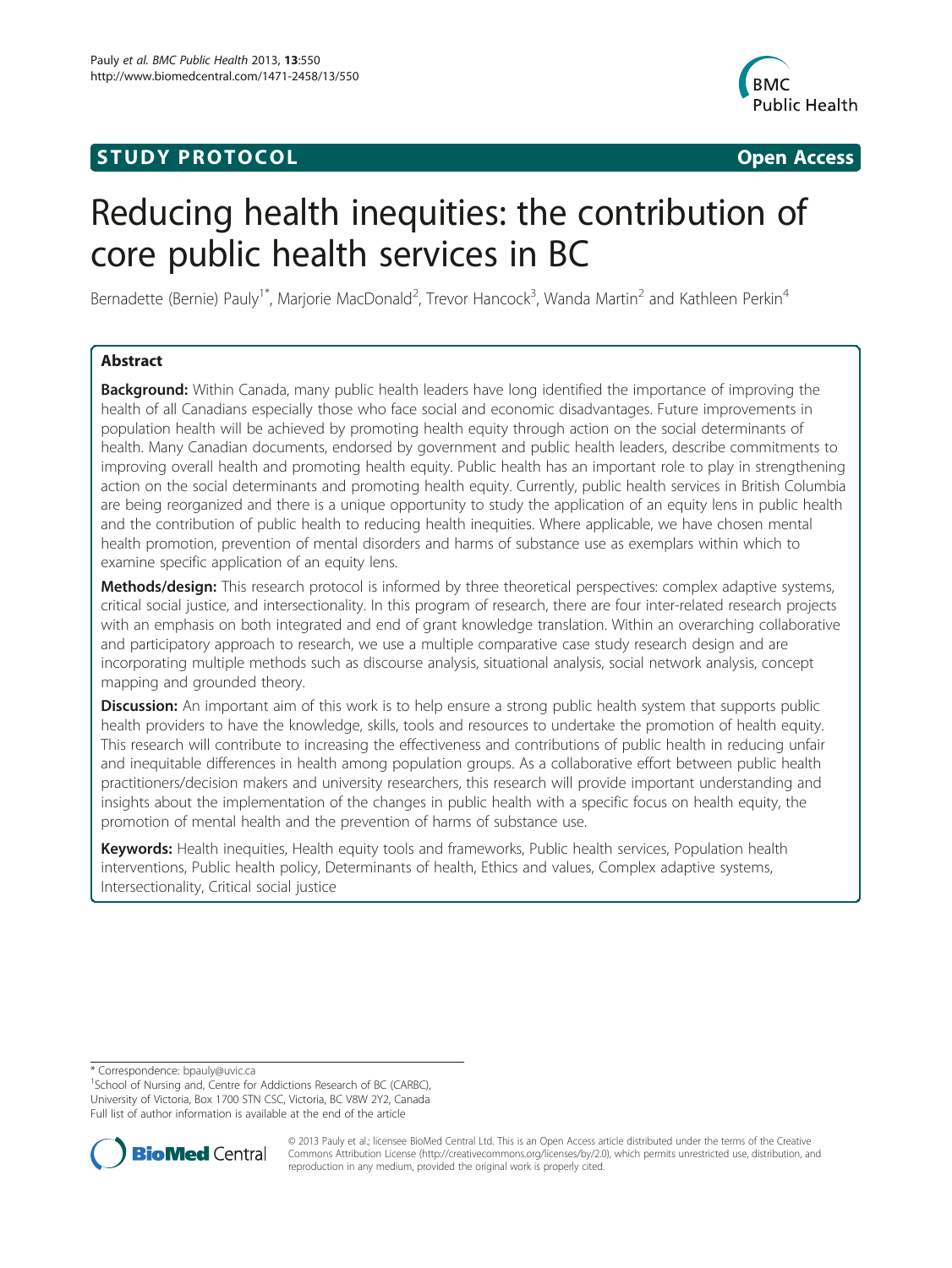## Background

It is an unfortunate feature of Canadian society that not everyone enjoys equal opportunity for good health. Despite the existence of universal health care in Canada, poor health is disproportionately borne by those who are disadvantaged in relation to factors such as socioeconomic status, geographic location, gender and ethnicity. For example, there are significant differences in life expectancy among geographic regions; those with low incomes have significantly poorer health than those with high incomes, and decreased life expectancies and poorer health exist among Aboriginal peoples compared to the general population [\[1,2](#page-9-0)]. These disparities in health, known as health inequities, are potentially avoidable, remediable and a consequence of structural injustices that shape social conditions in ways that disadvantage some groups in the population [[3,4\]](#page-9-0).

Reducing health inequities within and between countries is an ethical, social, and economic imperative and a goal of health systems worldwide [\[3,5,6](#page-9-0)]. Health equity has been a priority for the Canadian public health sector since the release of the World Health Organization's Ottawa Charter for Health Promotion in 1986 [[1,2,7-10](#page-9-0)]. In 2008, Canada's Chief Public Health Officer, Dr. David Butler Jones, clearly identified health inequities reduction as a priority for the country and for public health [[2\]](#page-9-0). Public health does not have sole responsibility for promoting health equity, but public health does have a critical role in reducing health inequities [[1,9,11,12\]](#page-9-0). Several Canadian reports have recommended strengthening public health infrastructures, supporting effective delivery of public health services, and increasing collaboration both within the health care system and with other sectors to achieve common health goals, including health equity [\[13](#page-9-0)-[17\]](#page-9-0). Specifically, public health can contribute to reducing health inequities by integrating health equity considerations into policy and programs, collaborating with other sectors to address inequities, engaging with communities to support their efforts to address inequities, identifying the reduction of health inequities as a strategic priority, and strengthening knowledge development and exchange around issues related to health equity [\[1](#page-9-0)].

In British Columbia (BC) Canada, the site of this study, public health renewal efforts have incorporated application of an equity lens [\[18](#page-9-0)]. In this instance, an equity lens is a way of approaching public health policy and program development that takes into account disadvantages suffered by some people because of their social positioning. In BC, there are substantial health inequities between regions and among different groups in the population [[11](#page-9-0),[19](#page-9-0)]. BC has one of the highest poverty rates in Canada and the highest child poverty rate [\[11](#page-9-0)]. Among those living in poverty, there is a higher concen-

tration of chronic illness and poor mental health as well as unmet health care needs and difficulties accessing health care [[11\]](#page-9-0). Health behaviours such as smoking, low physical activity, and poor diet with accompanying obesity are more prevalent in low income groups and a reflection of socioeconomic conditions. Among those most affected by health inequities in BC are Aboriginal peoples, the working poor, people with mental illness and addictions, new immigrants, and those impacted by homelessness. The use of an equity lens is meant to draw attention to these disadvantages and encourage strategies to promote health equity in BC.

Recently, BC has experienced a process of public health renewal. Beginning in 2005, a Framework for Core Functions in Public Health was created to guide public health renewal [\[12,20](#page-9-0)]. The framework identified the public health services and supports that BC's health authorities are expected to provide. In addition to public health priorities, the framework describes two lenses that should be applied in public health programs to address health inequities and ensure that the health needs of particular groups and the overall population are met: a population and an equity lens. This research is concerned with the integration and application of the equity lens in public health. The BC Core Functions Framework [\[12,20](#page-9-0)] is unique in Canada. Three innovative aspects of the core functions implementation in BC are that: 1) it is a major policy level population health intervention; 2) the planned process constitutes a 'natural experiment'; and 3) the process of implementation is an integrated and evolving knowledge translation and exchange (KTE) process. Its launch created a unique opportunity to study the implementation and impact of public health renewal. Public health knowledge users have identified that health equity is often not a priority in health systems and that application of an equity lens is often challenging with little practical guidance available. Thus, health equity was identified as a dominant research priority for both researchers and knowledge users [[21\]](#page-9-0).

It is too unwieldy to study the application of an equity lens within the implementation of the core functions framework in its entirety. Thus, we are using the two program areas mental health promotion/prevention of mental disorders and preventing the harms of substance use as 'exemplars' to explore our specific research questions related to reducing health inequities in BC. Since the Core Functions Framework was implemented in BC, there have been two significant policy developments: BC's ten-year plan for mental health and substance use, Healthy Minds, Healthy People [[22\]](#page-9-0), and the adoption of Key Result Areas as the Ministry of Health's way of communicating outcome expectations to the health authorities. The key areas of service delivery focus on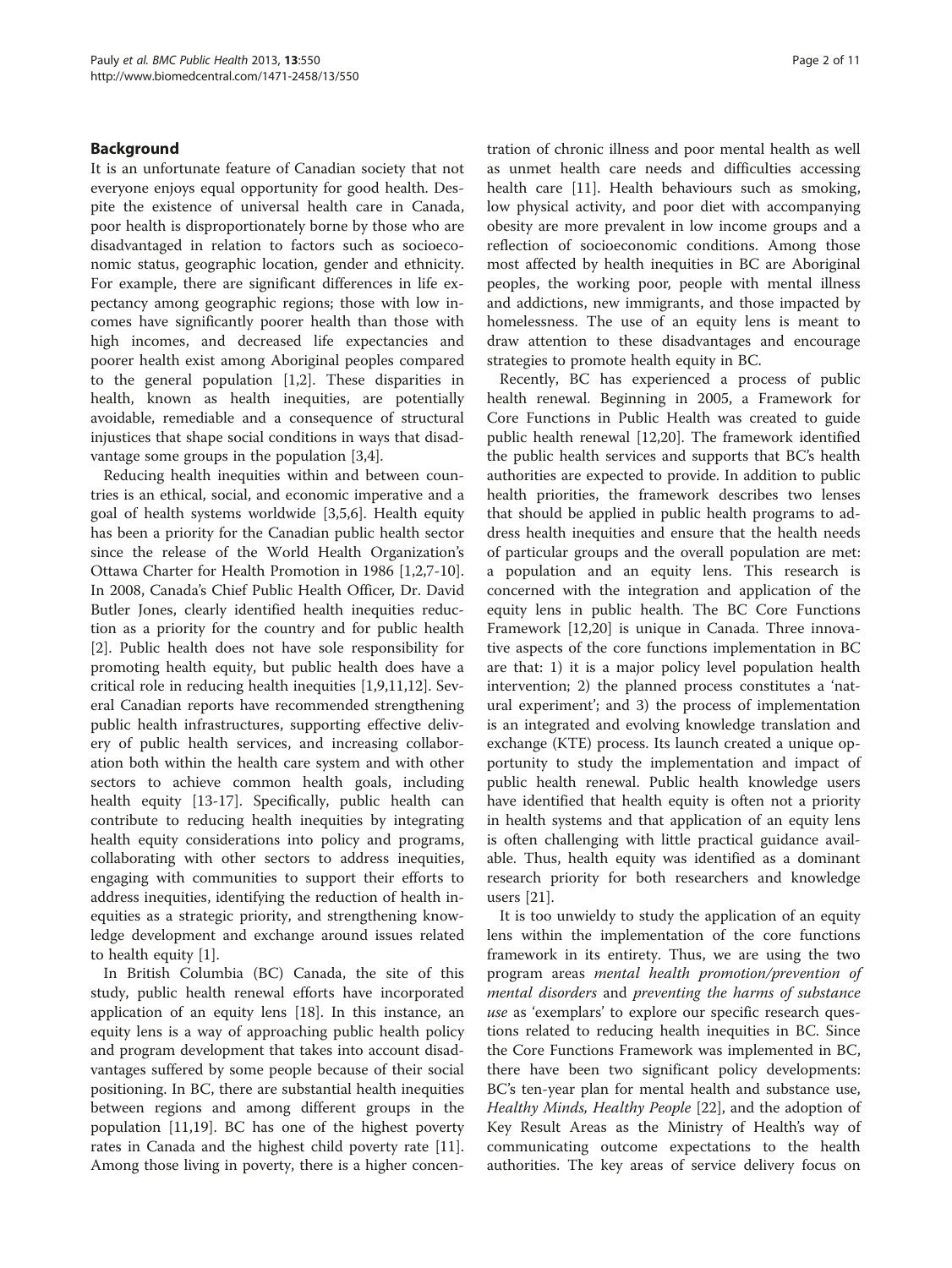promoting and improving the overall health of the population, and addressing the needs of specific groups [\[23](#page-9-0)]. The Core Functions Framework and Healthy Minds, Healthy People provide a focus for exploring the potential to reduce health inequities through public health policy and services in BC.

Both the Canadian Institutes of Health Research (CIHR) and the Population Health Intervention Research Initiative of Canada (PHIRIC) define population health interventions [\[24,25](#page-9-0)] as "…policy and program interventions that operate within or outside the health sector and have the potential to impact health at the population level." [[26](#page-9-0)] (p. I5). Population health interventions (PHIs) often work through the implementation of public health services. Clearly, the Core Functions Framework meets this definition. Coupled with Healthy Minds, Healthy People (HMHP) [\[22](#page-9-0)], these two policy interventions provide a focus for exploring the potential to reduce health inequities through public health policy and services in BC.

Cameron and Riley [[27](#page-9-0)] argue that some of the most relevant population intervention studies "involve learning from evaluating 'natural experiments' as innovative policies or programs are introduced" (p. 5) and that these studies "enable us to 'learn as we go' about what works, with whom, and under what circumstances". The recent processes of public health renewal in BC provide such a "natural experiment". The design of this study allows for comparisons between early phases of implementation and later ones with regard to the inclusion and conceptualization of health equity in public health. This research also allows for comparisons between health authorities. Each health authority is taking up the Core Functions Framework and undertaking strategies for mental health promotion and preventing the harms substance use in unique ways that fit their own context.

The purpose of this program of research is to study and foster learning about the use of an equity lens during a period of complex system change in public health to inform systemic responses for reducing health inequities. The goals of this research are to:

- 1. Identify and understand the contextual influences that promote uptake of health equity as a priority in the health system and determine the extent to which health inequities are a priority for health systems in general and in relation to the promotion of mental health, prevention of mental disorders and harms of substance use;
- 2. Explore and examine the engagement of public health with other sectors in health inequities reduction in the areas of mental health promotion and prevention of harms of substance use;
- 3. Critically analyze the theoretical and practical utility of existing equity tools for public health and inform

program development, learning and capabilities requirements to apply relevant tools; and

- 4. Develop a theoretical understanding of the ethical issues encountered by public health practitioners in their efforts to reduce health inequities and the process of managing those tensions.
- 5. Engage in an innovative knowledge translation and exchange (KTE) process to strengthen and improve health sector innovation for reducing health inequities.

### Methods/design

This research is made up of four related projects, each investigating health equity in BC's public health policies and programs:

- 1. Assessing health equity priorities and strategies
- 2. Intersectoral action in public health
- 3. Theoretical and practical relevance of equity tools
- 4. Power and ethics in public health

Each of BC's health authorities constitutes a case in this research. In BC, there are five regional health authorities and one provincial health services authority. Since the study was funded, an interim First Nations Health Authority has been created but is early in its development. Currently, the one provincial and five regional health authorities are partners in the research and each has public health representatives on the research team. The Ministry of Health has a stewardship role in the implementation of the Core Functions Framework and BC's HMHP providing direction and support to the health authorities, monitoring and evaluating public health services, and intervening strategically when needed. The regional health authorities are responsible for the delivery and quality management of public health services within their jurisdiction, including mental health promotion, preventing mental disorders and harms of substance use. In BC, public health programs may be provided by a range of service areas within the health authority and not only by traditional providers of public health services. Within the Core Functions Framework, several core programs require collaboration within and beyond the health care system. Thus, we have a unique opportunity to study differences among the cases in how health equity is incorporated in policy and programs, not only by public health but also across the health authorities and in collaboration with other sectors (e.g., housing, social services and education).

In this research, we use a participatory process in which knowledge users and academic researchers work collaboratively throughout the entire research process from developing the research questions, through planning the research design, to analyzing and interpreting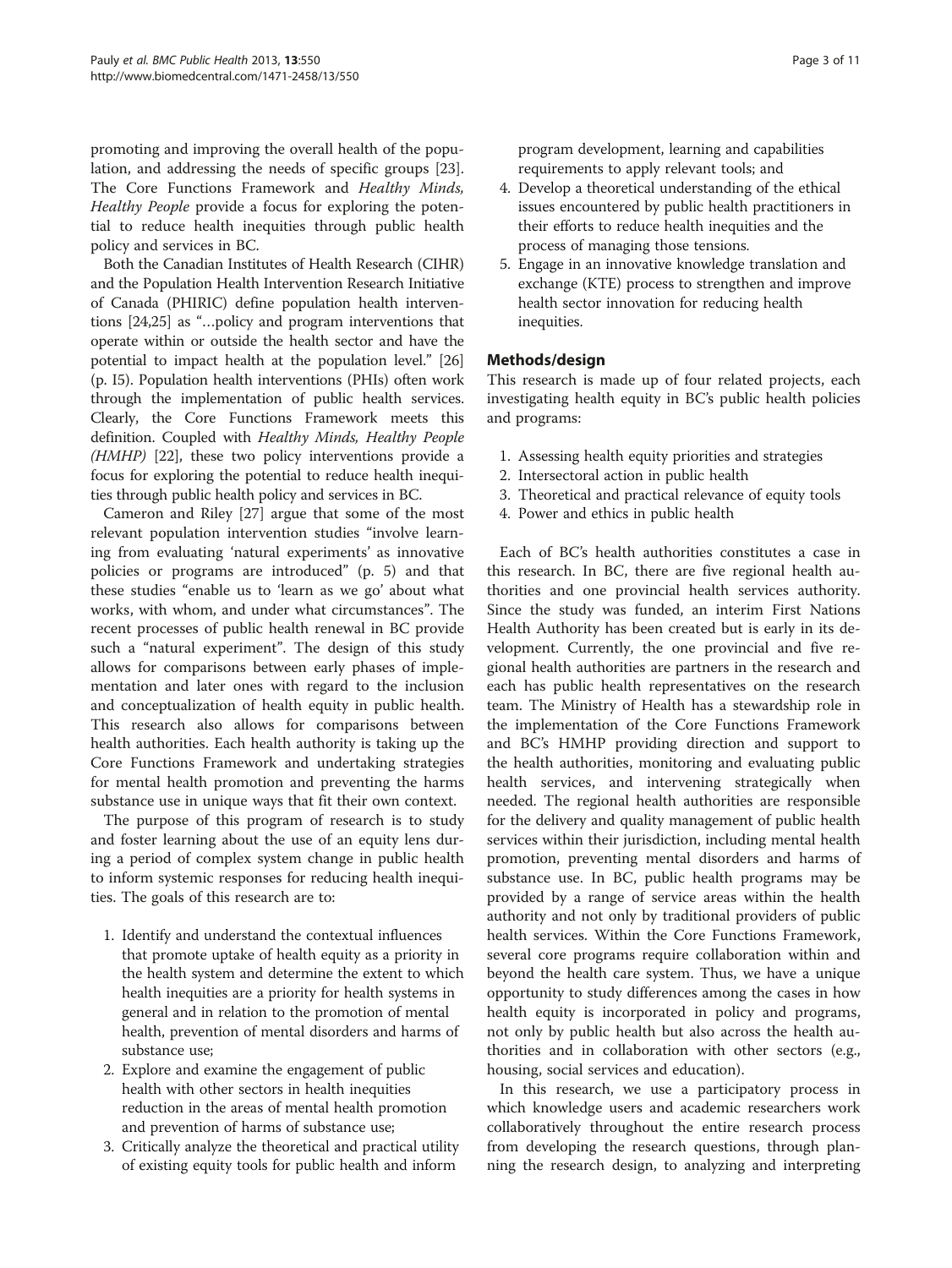the data. Participatory Action Research (PAR) seeks to democratize the research process and acknowledges the role of communities in knowledge generation [[28\]](#page-9-0). PAR fosters learning through reflexive and dialectical social processes and aims to reform theory/knowledge and practice so that they serve each other [[29](#page-9-0)]. Participatory approaches are aligned with the process of integrated knowledge translation and exchange.

This research has ethical approval from the University of Victoria Human Research Ethics Board (protocol number J2011-102). The board follows the Tri-Council Policy Statement for Research Involving Humans [\[30](#page-9-0)], which is consistent with the World Medical Association Declaration of Helsinki – Ethical Principles for Medical Research Involving Human Subjects [[31](#page-9-0)]. Ethical approval has been also received from the six participating regional health authority research ethics boards.

#### Study 1: Assessing health equity priorities and strategies

The purpose of our first study is to assess health equity priorities and strategies in the health authorities. We will first conduct a baseline assessment and comparative analysis across health authorities of the status of health equity initiatives and, second, a follow up to assess change over time. The intent is to "scan" the cases to determine current activity on health equity and inequity reduction in general in each health authority and what may be happening with particular respect to mental health promotion and prevention of harms of substance use. We will also look at whether and how health equity issues have been prioritized, the contextual influences on priorities and health equity plans/strategies, and how and what explains these changes over the course of the study. The result will be six unique case reports for each period of data collection (baseline and follow-up), an assessment of changes over time within each case, a cross case comparison at baseline and follow-up, and an overall provincial level analysis that summarizes across cases and times. Knowledge translation and exchange activities will feed these results back to each individual health authority, and to the entire team. The specific research questions that we seek to answer in Study 1 are:

- 1. To what extent has health equity, in general, been identified and prioritized across the health authorities as reflected in core health authority documents and plans?
- 2. What are the contextual influences on priority setting and equity goals at the organizational systems level?
- 3. What specific strategies are proposed and implemented by public health to reduce health inequities through mental health promotion and prevention of harms of substance use? How has the provincial, regional and

community context influenced the selected mental health and substance use health equity strategies and what is the impact of the context on the development, implementation and outcome of these strategies?

4. What are the changes with respect to the above over time? (Comparative case analysis from baseline to follow-up)

These questions will be answered using a range of methods including documentary review and semistructured qualitative interviews in each health authority. We are drawing on a grounded theory approach and will analyze the data using content, critical discourse and situational analysis.

## Document review and analysis

Documents are important to the work of governments and organizations as essential tools that guide thinking and action in relation to establishing authority and processes as well as framing the problem, making recommendations and tracking implementation [[32](#page-9-0)]. "In each case, the progression or movement of knowledge into action and research into policy is channeled through a document, a signal expression of findings and recommendations that constitutes a critical moment or node in a complex network of processes and relationships" [[32\]](#page-9-0) (p. 52). At baseline and follow up, we will undertake a review and analysis of provincial and health authority documents that outline goals, vision, mandates and strategic directions. These might include strategic plans, service plans, health equity plans and health authority reports to government for accountability purposes. Our partners in government and health authorities will assist us in gathering a complete collection of documents.

The documents will be analyzed using content and critical discourse analysis. Initially, using NVivo 9.0, we will examine and code the documents for content related to priorities and health equity. We will use critical discourse analysis to illuminate dominant values, discourses and discursive dynamics that influence prioritizing (or not) of health inequities and strategies for reducing health inequities. Our intent is to make explicit how language itself, in concert with other structures and processes of communication, reflects and reinforces power in social processes. Incorporating analytic techniques described by Van Dijk [[33](#page-9-0)], we will consider how text and patterns of communication may serve to produce or sustain health equity as a priority and how it is understood and taken up within each health authority at baseline and at follow up two years later. Document analysis can be a way to understand both the extent to which health equity is a priority and the way it is acted upon by tracking and documenting implementation of initiatives over time [[32\]](#page-9-0).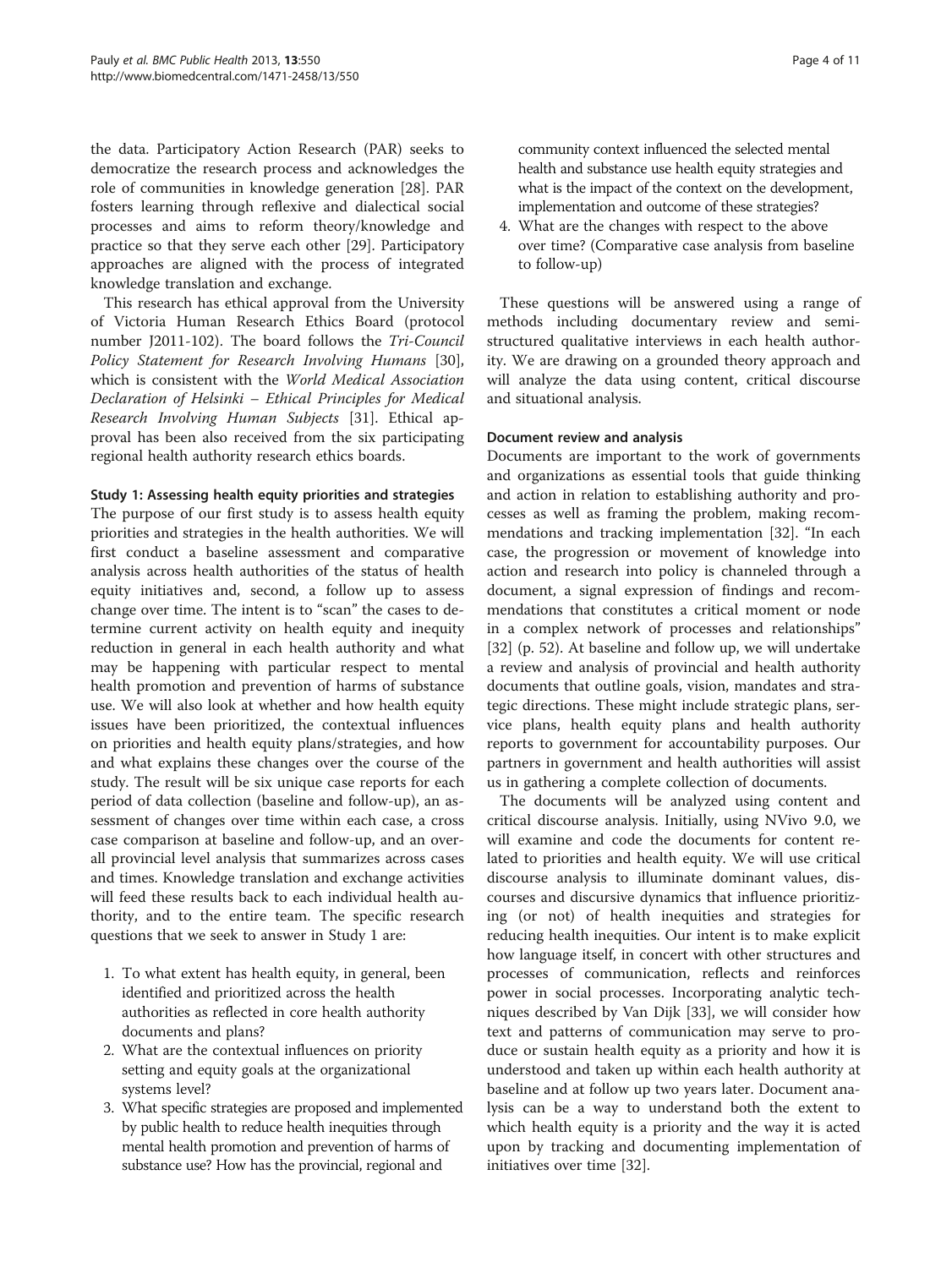#### Individual in-depth interviews

In addition to the contextual influences on priorities that will be identified in the document review, we will explore the context in which health inequities reduction is undertaken through in-depth interviews with key people in senior management roles in each of the six health authorities. The specific interview questions will be informed by the findings of the document review and further refined in collaboration with the research team.

#### Data analysis

We will use the constant comparative method of grounded theory for line by line coding and categorization of the data, to contribute to situational analysis. In Study 1, our intent is not to generate a final grounded theory, but to allow sufficient open ended and higher level coding to permit a situational analysis, which is based on the analytic processes of grounded theory. Grounded theory was developed by Glaser and Strauss [\[34\]](#page-9-0) for the purpose of creating theoretical explanations of basic social and structural processes. Grounded theory's constant comparative method has since been elaborated by Miles and Huberman [\[35](#page-9-0)] for multi-site case study data analysis. What makes this analytic method particularly relevant in this study is its grounding in ecological principles [\[36,37](#page-9-0)] that are consistent with complex adaptive systems thinking [[38](#page-9-0)]. For this study, rather than a full grounded theory, our analytic products will be a series of situational maps.

Situational analysis [\[39](#page-9-0)] provides techniques to analyze and map context and its influence on the complexities of situated interaction. In this approach, the emphasis shifts from the basic social process in grounded theory to the situation in which the process takes place. In keeping with a complex adaptive systems approach, situational analysis directs our attention to the ongoing dynamics of the context and the interactions and consequences of interventions [[40](#page-9-0)] inserted as "events in systems" [[41](#page-9-0)]. In situational analysis, three types of maps are produced [[39](#page-9-0)]: situational maps that lay out the major human, nonhuman and discursive elements in the situation of inquiry; social world arenas maps that lay out the collective actors, key non-human elements and the "arenas of commitment"; and positional maps that lay out the major positions taken vis-à-vis particular axes of difference, concern and controversy around issues in the situation of inquiry. This analysis will also incorporate the findings of the document review of priorities and strategies related to health inequities reduction; discourse analysis is, in fact, integral to situational analysis.

#### Cross case analysis

Cross case analysis will be done using techniques proposed by Miles and Huberman [[35](#page-9-0)] for data display to aid interpretation, which support a systematic analysis of commonalities and differences within and across cases. We will produce relational networks, as well as timeordered and conceptually ordered data displays within and across cases. Once our individual case reports are produced, we will do a comparative analysis within cases to determine changes from baseline to follow-up, and will complete the process by producing an overall provincial level report that summarizes the findings across cases and times.

### Study 2. Intersectoral collaboration for health inequities reduction

The purpose of the second study is to explore the extent and nature of relationships and collaborations between public health and others within and outside the health authorities with respect to reducing health inequities through the promotion of mental health and prevention of mental disorders and harms of substance use. Our research questions are:

- 1. Who do public health practitioners engage with inside of the health authority on health equity issues related to mental health promotion and prevention of mental disorders and harms of substance use?
- 2. Who does public health engage with outside of the health authority on health equity issues related to mental health promotion and prevention of mental disorders and harms of substance use?
- 3. Who are prominent actors/organizations in social networks for promotion of health equity?
- 4. What opportunities exist to strengthen intersectoral engagement in the promotion of health equity in programs related to the promotion of mental health and prevention of mental disorders and harms of substance use?
- 5. How does this change over time?

All Study 2 research questions will be addressed through two social network analyses: one at baseline and one at follow-up. These two analyses will be compared to look for any changes in patterns of collaboration. Social network analysis is a useful strategy to build capacity for strengthening collaborations [[42](#page-9-0)] so the results may help improve intersectoral action for reducing health inequities. Social network analysis is a well-established methodology, emerging from sociology and anthropology, for collecting and analyzing data from multiple individuals or organizations that may be interacting with one another, and describing these relationships [\[43](#page-9-0)[-47](#page-10-0)]. Social network analysis provides information on social structures through a study of networks and the position of social actors within the social context. Social network analysis has been used in a variety of applications related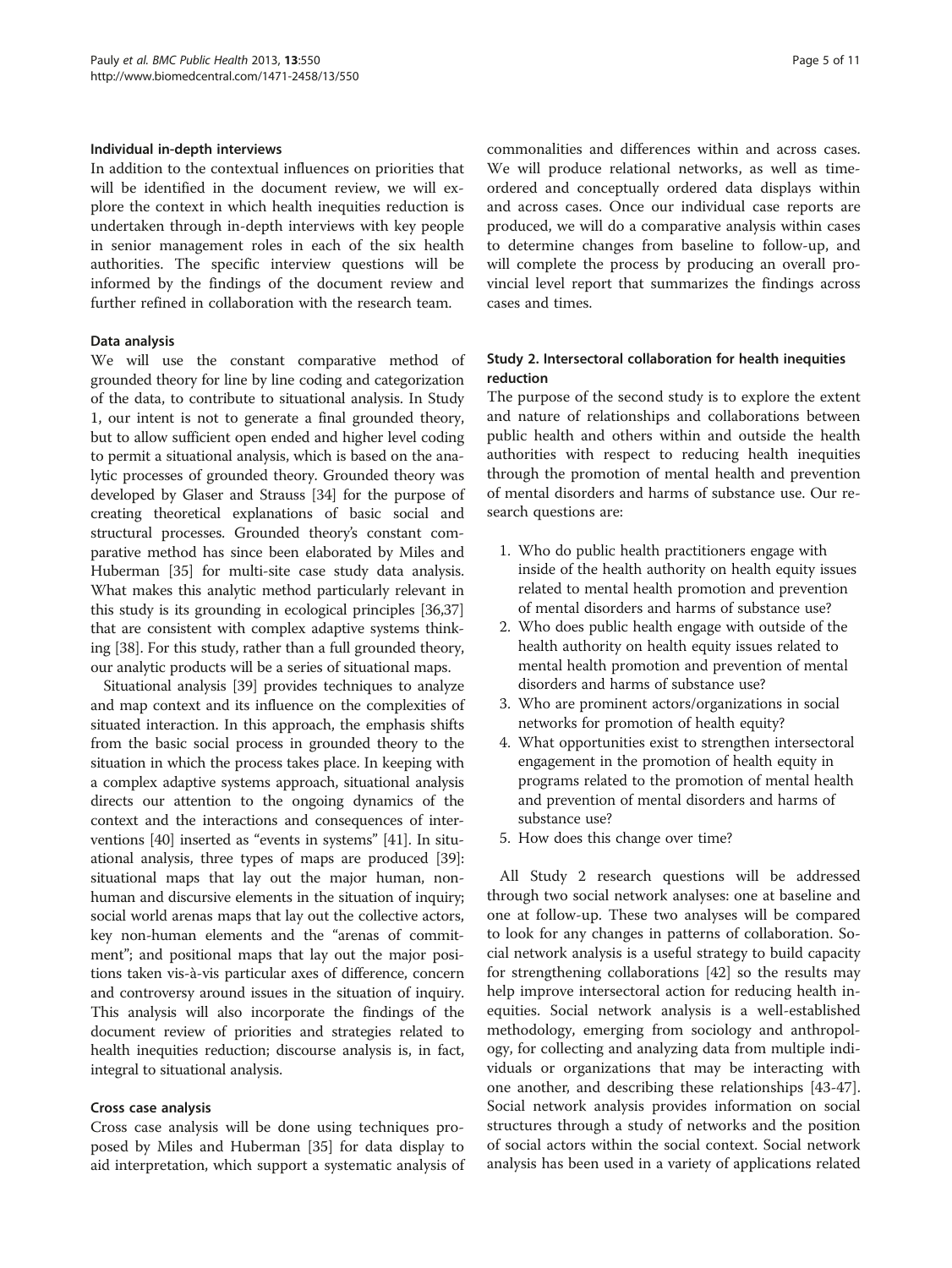to health care delivery and heath policy but only recently in public health applications [[48\]](#page-10-0).

#### Sampling and data collection

With the help of our health authority partners, we will generate an initial short list of key focal actors who work in the health authority's public health mental health promotion and prevention of harms of substance use programs/services and proceed from there to begin snowball sampling. Health authority partners will be actively involved in working with the researchers in defining the sampling plan and the questionnaire because of their greater familiarity with health authority structure and the nature of collaboration within and outside its boundaries. We will pilot test both the sampling strategy and the questionnaire with a small sample in one health authority. For social network analysis to be done effectively, a response rate of 85-90% is essential. Face to face interviews are generally the most effective in producing the highest response rate [\[49\]](#page-10-0); online surveys are less effective. As face to face interviews are both expensive and impractical, we propose doing telephone interviews with strong reminder and follow up [[49\]](#page-10-0) to achieve the necessary response rate. Our strong working relationships with the health authorities and our prior research with them give us credibility that should enhance the response rate.

#### Data analysis

Social network analysis produces visual representations of the number and type of relationships between network actors. At the individual level, measures of connectivity (degree to which individuals are linked), centrality (importance or prominence of actors expressed through measures of betweenness, closeness, degree and prestige) and structural equivalence will be used. This can help identify people who play central roles in the promotion of health equity. We anticipate that social network analysis will facilitate learning about intersectoral collaboration as a key role of public health in the promotion of health equity.

## Study 3: Assessing the theoretical relevance and practical utility of health equity tools

The Core Functions Framework indicates that an equity lens should be applied in all public health programs and strategies. However, there is no clear guidance for health authorities on how to apply the lens in their policies and programs. In two of our previous studies, we found that decision makers and practitioners understand and apply equity in very diverse ways and overall are challenged in doing this work. The purpose of this study, therefore, is to identify and analyze existing health equity tools and to determine their relevance, both theoretically (to

ensure that they adequately incorporate equity and social justice considerations) and practically (to ensure their utility and relevance to practitioners). Research questions guiding this study are:

- 1. What health equity tools are available?
- 2. What is the theoretical relevance of available tools?
- 3. What is the practical utility of available tools for guiding decision makers and practitioners in developing, implementing and evaluating polices, programs/services aimed at reducing health inequities in general and with specific application to promoting mental health and preventing harms of substance use?

This study builds on work undertaken by the Public Health Agency of Canada (PHAC) to review equityfocused health impact assessment tools and resources and create a comprehensive summary of these tools [\[50](#page-10-0)]. However, the theoretical relevance and practical utility of these health equity tools has not been assessed for use of the tools in local or national contexts or for application to specific programs such as mental health promotion, prevention of mental disorders and harms of substance use.

### Creating an inventory

The PHAC work identified a range of health equity impact assessment and other health equity tools. Our purpose is to extend the original PHAC scan by identifying a comprehensive set of equity tools, developed for use in public health. First, we will identify all published guides, frameworks and toolkits that have an explicit focus on enhancing health equity. Second, we will undertake a search of peer-reviewed published literature. Third, relevant journals such as International Journal for Health Equity will be hand searched. Standard procedures for reference tracing and follow up will be used to generate a comprehensive inventory of the published literature. Fourth, we will ask research team members to identify health equity resources they are aware of and will work closely with PHAC and the Canadian National Collaborating Centre on Determinants of Health to identify and contact experts in the field who may be aware of additional tools and resources.

#### Assessing theoretical relevance

Each of the tools that meet the initial screening criteria above will be included in an assessment of theoretical relevance. An initial assessment of the health equity tools' theoretical orientations will be conducted. Key considerations included attention to 1) structural determinants of health outcomes; 2) attention to social, political, historical and cultural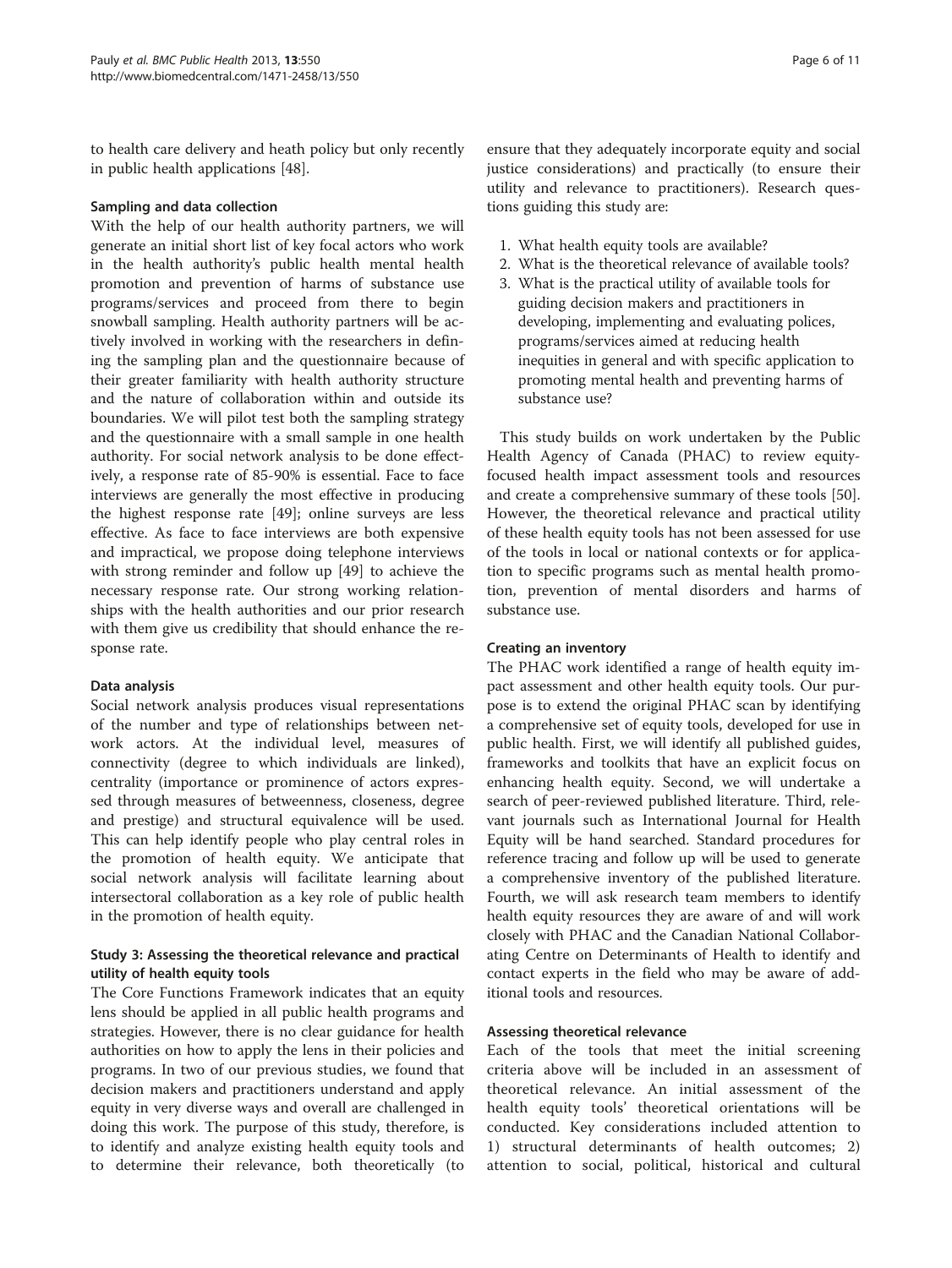roots of social disadvantage; and 3) distribution of power in both the production of inequities and policy processes. A review guide outlining important theoretical criteria will be developed. This assessment will identify the theoretical underpinnings of identified tools. Health equity tools that have theoretical relevance will next be assessed for practical utility using criteria developed through a concept mapping exercise with public health practitioners.

### Developing criteria for and assessment of practical utility

To develop criteria to assess the practical utility of equity tools for use in public health programs, we will use concept mapping [[51](#page-10-0)-[53\]](#page-10-0). This is a structured conceptualization process that can be used by groups to develop a conceptual framework to guide evaluation and planning. Concept mapping can be used to conceptualize goals, needs, resources, capabilities, strategies or other dimensions of a plan. This method enables groups to describe and generate ideas in response to a focused question. The ideas can be represented in the form of a visual map through use of multivariate statistical techniques. It is a method specifically geared for systems thinking and fits well within our complex adaptive systems framework and our participatory approach [\[54](#page-10-0)]. Concept mapping, as developed by Trochim, consists of series of steps [[51](#page-10-0)].

Step 1 involves determination of who will participate in the process and then engages participants in development of the focused questions [[51\]](#page-10-0). Participants for this initial phase will be those engaged in developing and implementing health authority health equity plans and mental health promotion, preventing mental disorders and harms of substance use programs in public health. Trochim indicates that the process of concept mapping is enhanced when a wide variety of relevant people with multiple viewpoints are involved. He recommends 10– 20 people but up to 75 people is possible at this stage. Not all participants need to be involved in every stage. The focused questions act as a prompt for Step 2: the generation of concepts for mapping. A proposed prompt is "The important elements of an equity lens are…..". Concept Systems software will be used for analysis. At this phase, decisions are also made about the rating scale and criteria, such as importance and feasibility, on which the responses will be rated [[51\]](#page-10-0).

In Step 2, we will invite public health practitioners to respond to the focused prompt in a virtual brainstorming session [\[51](#page-10-0)]. This phase will be completed over the internet, on a secure site. An advantage of this approach is that all participants can see what the others have entered and there is an opportunity for one person to spark another's ideas [[51\]](#page-10-0). Participants can generate an unlimited number of statements but Trochim recom-

mends a total of no more than 100 statements to avoid serious practical constraints. If participants generate more responses, Trochim recommends either randomly selecting 100 statements or collapsing statements that are similar in nature by doing a thematic analysis. Step 3 begins when the statements are distilled and clarified so all the participants can understand the essential meaning. In this phase, we will ask participants to log on to the Concept Systems website where they will be able to sort the statements into themes or categories based on the similarity of ideas [[51](#page-10-0)]. They also rank the statements on a Likert-type scale, according to the dimensions chosen in Step 1. In this study, participants will be asked how important and how feasible each idea is for judging the practical utility of an equity tool. Additionally, we will ask demographic questions to allow for sub-group analysis such as separating the responses of managers from front-line practitioners.

Step 4 involves statistical analysis and production of concept maps [[51\]](#page-10-0). The program will create a similarity matrix based on the clustering of similar statements. The total similarity matrix is analyzed using non-metric multidimensional scaling (MDS) on two dimensions, allowing for representation on an XY axis that is called a point map. The point map output is fed into hierarchical cluster analysis that partitions the configuration into non-overlapping clusters (called a cluster map). Starting with about 15 clusters, we will examine each group of statements to make sense of the grouping. Additionally, the importance and feasibility ratings are averaged across participants for each item and each cluster. This produces a point-rating map. A point-rating map can be produced for the entire set of statements and for each cluster and shows average rating for each statement and cluster respectively.

Step 5 is the interpretation of maps [\[51\]](#page-10-0). This process involves careful reading of the statements, assigning descriptive names and higher level conceptual ordering [[51\]](#page-10-0). Health authority partners will participate in the interpretive process. Based on the clusters, the team will develop a set of criteria for examining the practical relevance of the equity tools to the "real world" situations faced by practitioners. Thus, the outcomes of the concept mapping process will be the criteria necessary to evaluate practical relevance of the tools. We will use this to identify a list of health equity tools that meet the criteria. Once these are identified, health authorities can identify the capacity development requirements for widespread use of the health equity tools in practice.

#### Study 4: power and ethics in public health

Potential ethical concerns abound in the development of public health programs and services to reduce health inequities. These processes can be politically charged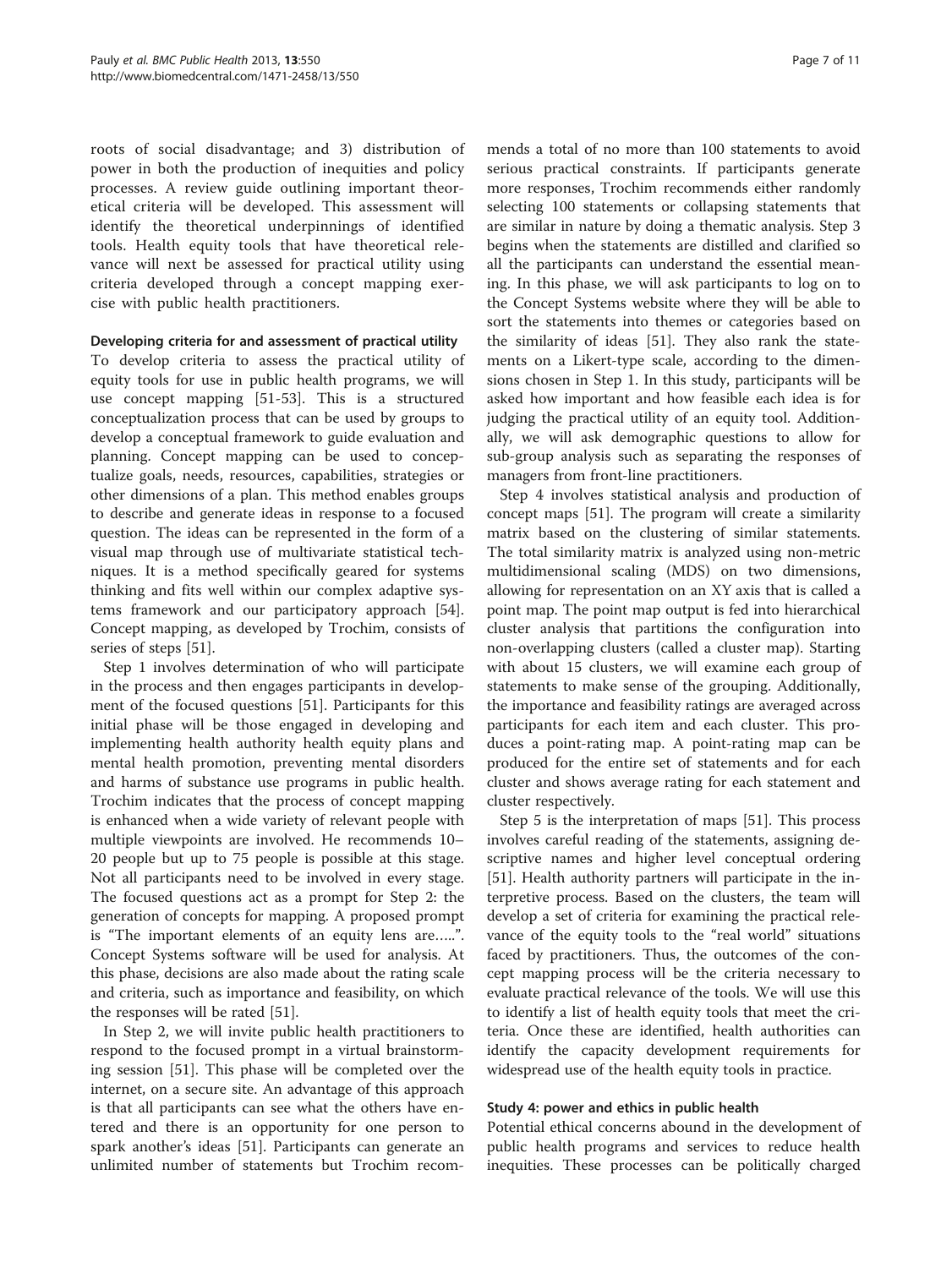requiring engagement across power structures and development of trust with communities most affected by inequities. Particular ethical concerns exist in relation to implementation of universal and targeted public health programs. In this study, the research questions are:

- 1. What are the specific ethical issues encountered by public health practitioners in their efforts to reduce health inequities in relation to mental health promotion, prevention of mental disorders, and prevention of harms of substance use?
- 2. How do public health practitioners navigate and manage these in their practice?
- 3. What insights can be generated for development of theoretical frameworks and public health ethics resources?

In this fourth study, building on studies 1 and 3, our purpose is, first, to explore the specific ethical concerns in practice related to reducing health inequities through mental health promotion, preventing mental disorders and harms of substance use programs from the perspective of people delivering programs. Second, we propose to construct a theoretical understanding of the processes by which decision makers and practitioners confront, negotiate, engage with and manage these ethical concerns. As with the first three studies, Study 4 will be conducted within a multiple case study design, to allow within-case analysis and cross-case comparisons, relying primarily on qualitative data from interviews.

As in Study 1, the constant comparative method of grounded theory will support situational analysis and the production of a range of visual maps relevant to each case. Unlike Study 1, however, the final analytic product will be a grounded theory that synthesizes across cases to describe, theorize, and explain the management of ethical challenges faced by practitioners as they engage in their day to day practice. Based on this analysis, we will develop a draft ethical framework for public/population health programs focused on reducing health inequities. This will be taken back to our practice partners for discussion and assessment of practical relevance, then revised and finalized for broader assessment and testing.

## Sampling and data collection

Grounded theory requires a purposive sampling strategy in which interview participants must have experience with the phenomenon under investigation. With assistance from our health authority partners, we will identify approximately ten public health practitioners in each health authority who work directly in providing mental health promotion and prevention of harms of substance use services/programs. In grounded theory, it is impossible to identify the final number of participants in advance [[34](#page-9-0),[55](#page-10-0)-[57\]](#page-10-0). Participants are selected on the basis of theoretical sampling to fill gaps in the data until saturation is achieved. If saturation is not reached, additional participants will be recruited.

### Data analysis

We will use the same analytic processes for constant comparison and situational analysis as described for Study 1. However, we will take the coding to higher levels of abstraction and expand the analysis of the relationships among the codes and categories to produce a grounded theory that has "fit, work, and grab". That is, it fits the data (which can be verified by an outsider pursuing the researchers' audit trail); it works to explain the situation under study (which would be verified by returning the results to participants for their review and corroboration); and it has "grab" – that is, it intuitively makes sense to the reader, has a ring of "truth" and often leads to a "but of course" or an "ah ha" reaction by participants.

## **Discussion**

Foundations of this research are theoretical perspectives on complex adaptive systems, critical social justice, and intersectionality. The combination of complexity thinking with critical social justice and intersectionality is particularly relevant to this research because it provides a framework for theorizing about both the institutional structures and multiple social processes that impact the development of health inequities at multiple levels.

## Complex adaptive systems

Public health systems can be seen as complex adaptive systems. A complex adaptive system is made up of many parts and has the capacity to adapt to a changing environment. The focus is on interactions and relationships, recognizing that multiple interacting actors may create emergent properties at the systems level [[23\]](#page-9-0). Context is foregrounded and there is acknowledgement of the mutual adaptation of interventions and their environments. A complex intervention, such as a change in public health policy, is inserted into a complex system [\[41](#page-9-0)], where it interacts with agents in the system to produce particular outcomes that, in turn, lead to changes in the environment. The interactions do not proceed in a linear fashion and interventions change as they are implemented through interaction with the systems surrounding them. Context is, in fact, part of the intervention as it unfolds and this interaction provides a rich opportunity for learning.

Complexity science concepts are increasingly being used in the health and social sciences [\[58-63](#page-10-0)] and in public and population health [\[64-67](#page-10-0)]. Despite the emerging consensus on the promise of a complexity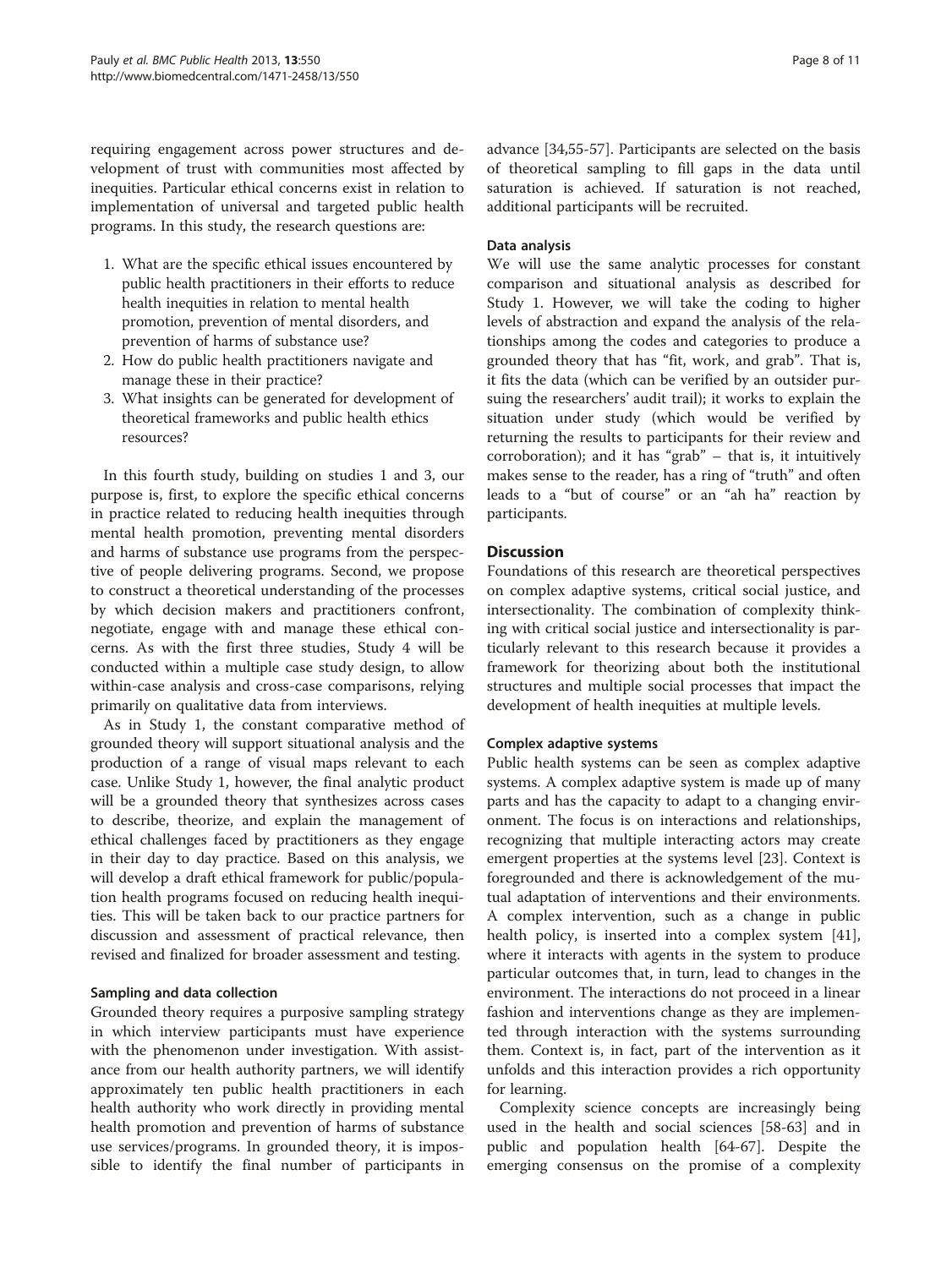approach, this "complexity turn" has not gone unchallenged, and various critics have argued that complexity science concepts may be used inconsistently with the origins of complexity science [[63,68-71\]](#page-10-0). The literature is just beginning to emerge on the methodological and design implications of complexity concepts for studying complex systems including population health interventions [\[40,](#page-9-0)[72,73\]](#page-10-0). This program of research will contribute to that knowledge.

### Critical social justice

Critical perspectives in social justice emphasize the structural forces that shape health inequities. Current work in the fields of public health and feminist ethics are important to illuminate power, political structures, and social processes in the production of health inequities. The intersection of structural forces contributes to the creation of systemic conditions that produce social suffering and health inequities [[74-76](#page-10-0)]. People, by virtue of their social position, are situated within historical, political and social contexts and consequent social positions impact their health. Feminist scholars such as Young, [\[77\]](#page-10-0) and Fraser[[78](#page-10-0)] highlight the importance of social structures, institutional context and political processes as important factors that shape the distribution of social goods. Fraser differentiates between who is represented in policy making and who is recognized as suffering injustices, bringing to bear the importance of recognizing intersecting vulnerabilities associated with age, gender, ethnicity and democracy in policy processes.

In public health ethics, Powers and Faden [[79\]](#page-10-0), argue for attention to the health of the whole population with specific attention to the health of disadvantaged groups within the population. They clearly articulate six key dimensions of well-being that individuals should be able to access. However, the focus is not on judging whether individuals have a certain level of well-being but rather the degree to which social systems and the social conditions allow for sufficiency or well-being in all these dimensions. In articulating fundamental values of public health ethics, Baylis et al.[[80](#page-10-0)] and Kenny et al.[\[81\]](#page-10-0) promote relational solidarity as a core principle. Relational solidarity is an expressed commitment to acknowledging important differences between people, recognizing disadvantages, systemic discrimination and power differentials among groups. Central to this view, is the successful dismantling of systems of privilege located in social structures and public policy.

#### Intersectionality

Intersectionality is an approach to considering age, gender, ethnicity, class, ability, sexual identity and other dimensions of difference that intersect and contribute to the production of health inequities. That is, multiple

types of discrimination or disadvantage may combine and interact to produce social inequity in ways that are not obvious from looking at each type of disadvantage on its own. Intersectionality is one way of understanding the pathways that influence the development of health inequities [\[82-84\]](#page-10-0). Walby [[84](#page-10-0)] proposes that intersectionality is compatible with complexity thinking and that complexity theory can be extended to include intersectional perspectives at the systems level. She argues for consideration of both social relations (regimes) and institutional structures (domains) that operate to produce inequities at multiple levels (individual, group and system).

This research program addresses fundamental concerns that are central to reducing health inequities. First, the degree to which health inequities reduction has been embraced as a priority within the health sector is not clear. Second, there is limited information about the extent to which intersectoral collaboration has been taken up to reduce health inequities despite frequent calls for this sort of collaboration. Third, there is a proliferation of health equity tools in the literature that have not been subjected to a critical analysis and there is little practical guidance to support use of such tools. Lastly, health inequities reduction, including the application of an equity lens, engages with fundamental issues of power at many levels and this research seeks to expand knowledge of ethical issues and the development of public health ethics frameworks. The research is methodologically innovative and will provide new knowledge of methods for studying complex public health interventions. It will also expand our thinking on integrating complexity and multiple intersecting social systems perspectives on population health intervention research.

#### Competing interests

There are no competing interests.

#### Authors' contributions

BP made substantial intellectual contributions to the conceptualization of this program of study, writing the original grant, the preparation of this manuscript and final approval of the version to be published. MM made substantial intellectual contributions to the conceptualization of this program of study, writing the original grant, the preparation of this manuscript, and final approval of the version to be published. TH made substantial intellectual contributions to the conceptualization of this program of study, editing and approval of the final manuscript. WM contributed to writing the original grant for this study and to the content and preparation of this manuscript. KP contributed to the preparation of the manuscript, critical revisions and editing. All authors read and approved the final manuscript.

#### Acknowledgements

The ELPH Research Team made substantive intellectual contribution to the design formation of this study, as the ideas were worked out in team meetings with everyone having input over time as the research program was developed.

#### Funding

Canadian Institutes of Health Research Operating Grant: Programmatic Grants to Tackle Health and Health Equity.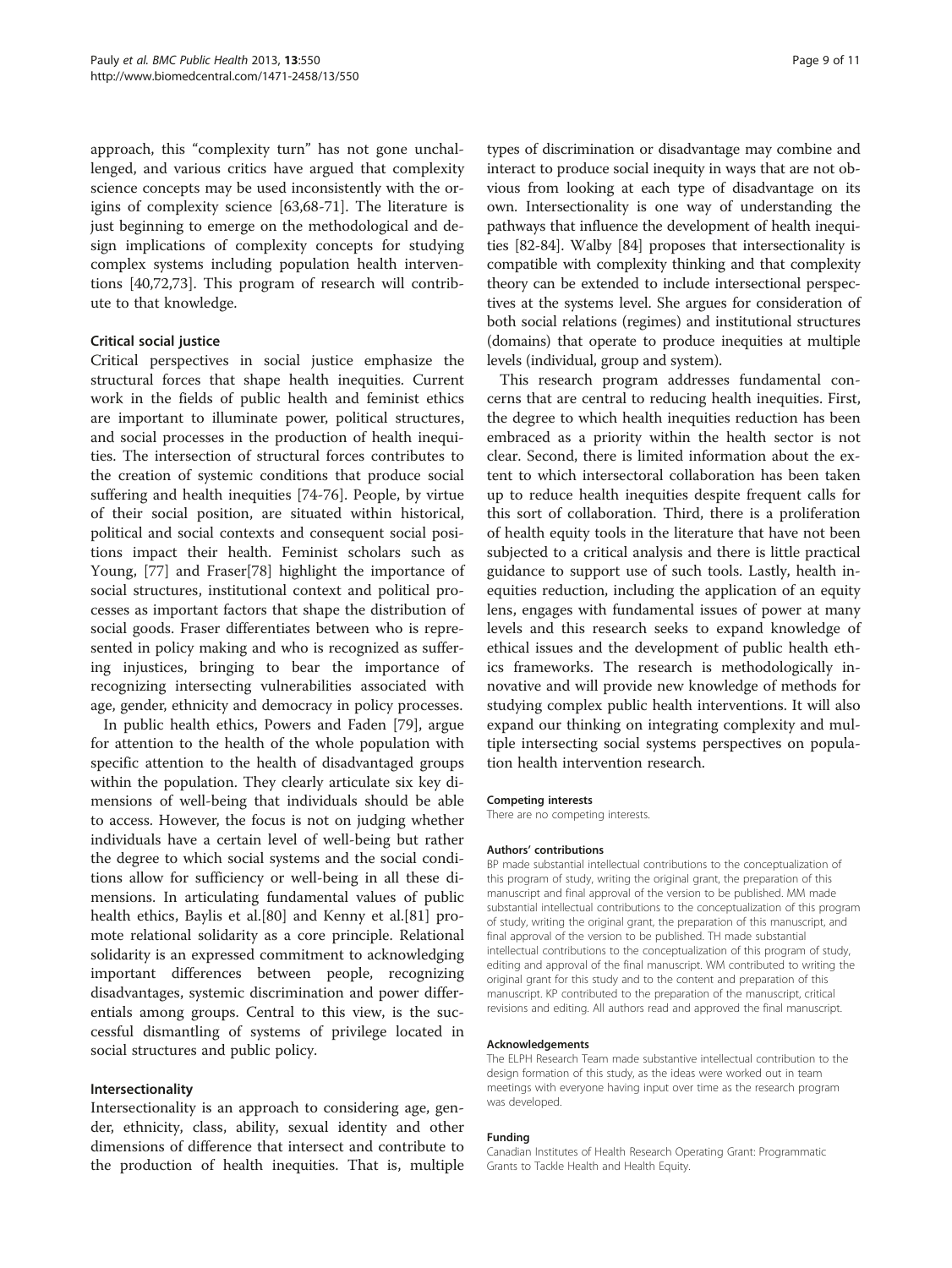<span id="page-9-0"></span>Following grants to tackle health and health equity should be the specific funding institutes: Institutes of Aboriginal Health and Institutes of Population and Public Health.

Marjorie MacDonald's contribution to the project is supported by a CIHR/PHAC Applied Public Health Research Chair award.

#### Author details

<sup>1</sup>School of Nursing and, Centre for Addictions Research of BC (CARBC), University of Victoria, Box 1700 STN CSC, Victoria, BC V8W 2Y2, Canada. <sup>2</sup>School of Nursing, University of Victoria, Box 1700 STN CSC, Victoria, BC V8W 2Y2, Canada. <sup>3</sup>School of Public Health and Social Policy, University of Victoria, Box 1700 STN CSC, Victoria, BC V8W 2Y2, Canada. <sup>4</sup>Centre for Addictions Research of BC, University of Victoria, Box 1700 STN CSC, Victoria, BC V8W 2Y2, Canada.

#### Received: 20 December 2012 Accepted: 15 May 2013 Published: 6 June 2013

#### References

- 1. Health Disparities Task Group of the Federal/Provincial/Territorial Advisory Committee on Population Health and Health Security: Reducing Health Disparities - Roles of the Health Sector: Recommended Policy Directions and Activities. Ottawa, ON: Public Health Agency of Canada; 2004.
- 2. Public Health Agency of Canada: The Chief Public Health Officer's report on the state of public health in Canada. Ottawa: Health Canada; 2008.
- 3. Whitehead M, Dahlgren G: Levelling up (part 1): A discussion paper on concepts and principles for tackling social inequities in health. In Studies on social and economic determinants of population health. vol. 2nd edition. Copenhagen: World Health Organization; 2006.
- 4. Graham H: Social determinants and their unequal distribution: Clarifying policy understandings. Milbank Q 2004, 82(1):101–124.
- 5. Crombie I, Irvine L, Elliott L, Wallace H: Closing the health inequalities gap: An international perspective. Copenhagen: World Health Organization; 2005.
- 6. Commission on the Social Determinants of Health: Closing the gap in a generation: Achieving health equity through action on the social determinants of health. Geneva: World Health Organization; 2008.
- Epp J: Achieving health for all: A framework for health promotion. Ottawa, Ontario: Health and Welfare Canada; 1986.
- Public Health Agency of Canada: Creating a healthier Canada: A declaration on prevention and promotion from Canada's Ministers of Health and Health Promotion/Healthy Living. Ottawa: Public Health Agency of Canada; 2010.
- 9. World Health Organization: Ottawa Charter for Health Promotion: First international Conference on Health Promotion. Can J Public Health 1986. 77:425–430.
- 10. Senate Subcommittee on Population Health: A healthy, productive Canada: A determinant of health approach. In Standing Senate Committee on Social Affairs, Science and Technology. Final Report of the Subcommittee on Population Health. location: Ottawa: The Senate; 2009.
- 11. Health Officers Council of British Columbia: Health inequities in British Columbia: A discussion paper. Vancouver, BC: Public Health Association of British Columbia; 2008.
- 12. Population Health and Wellness: A framework for core functions in public health: A resource document. Victoria BC: Ministry of Health Services; 2005.
- 13. The Standing Committee on Social Affairs Science and Technology: The health of Canadians – the federal role. Ottawa: Government of Canada; 2002.
- 14. Select Standing Committee on Health: The path to health and wellness: Making British Columbians healthier by 2010. Victoria, BC: British Columbia Legislative Assembly; 2004.
- 15. Di Ruggiero E, Frank J, Moloughney B: Strengthen Canada's public health system now. Can J Public Health 2004, 95(1):5-11.
- 16. Canadian Institutes of Health Research: The future of public health in Canada: Developing a Public Health System for the 21st century. In Ottawa Author. Ottawa: Canadian Institutes of Health Research; 2003.
- 17. Canadian Public Health Association: Canadian Public Health Association's response to the World Health Organization (WHO) Commission's report: Closing the gap in a generation: Health equity through action on the social determinants of health. Ottawa, Ont: Canadian Public Health Association; 2008.
- 18. Ministry of Health Services Population Health and Wellness: A framework for core functions in public health. Victoria BC: Ministry of Health Services; 2005.
- 19. Pedersen S, Barr V, Wortman J, Rootman I, Public Health Association of BC: Core Public Health Functions for BC - Evidence Review: Equity Lens. Victoria, BC: Population Health and Wellness, BC Ministry of Health; 2007.
- 20. Population Health and Wellness: Public Health Renewal in British Columbia: An overview of core functions in public health. Victoria BC: Ministry of Health Services; 2005.
- 21. Macdonald M, Hancock T, Wilson Strosher H, Team CFR: Developing a research agenda on the implementation and impact of core public health functions in BC. Victoria, BC: University of Victoria; 2007.
- 22. British Columbia Ministry of Health: Healthy minds, healthy people: A ten-year plan to address mental health and substance use in British Columbia. Victoria, BC: BC Ministry of Health; 2010.
- 23. BC Ministry of Health: Revised 2011/12-2013/14 Service Plan. Victoria: Ministry of Health; 2011.
- 24. Hawe P, Potvin L: What is population health intervention research? Can J Public Health 2009, 100(1, Special Insert): 18-114.
- 25. Di Ruggiero E, Rose A, Gaudreau K: Canadian Institutes of Health Research Support for population health intervention research in Canada. Can J Public Health 2009, 100(1, Special Insert):I15–I19.
- 26. Sullivan L: Introduction to Population Health Intervention Research Initiative for Canada. Can J Public Health 2009, 100(1):I-5-I-6.
- 27. Cameron R, Riley B: Commitment to the impact through population intervention studies: The experience of the Centre for Behavioural Research and Program Evaluation. Banff, Alberta: Unpublished paper presented at PHIRIC meeting; 2006.
- 28. Reason P, Bradbury HE: Handbook of action research: Participative inquiry and practice. London: Sage; 2001.
- 29. Kemmis S, McTaggart R: Particpatory action research. In Handbook for qualitative research. Edited by Denzin NK, Lincoln YS. London: Sage Publications Inc; 2000:567.
- 30. Canadian Institutes of Health Research NSaERCoC, and Social Sciences and Humanities Research Council of Canada: Tri-Council Policy Statement: Ethical Conduct for Research Involving Humans. Ottawa: Canadian Institutes of Health Research; 2010.
- 31. World Medical Association: Declaration of Helsinki Ethical Principles for Medical Research Involving Human Subjects. Ferney-Voltaire, France: World Medical Association; 1964.
- 32. Freeman RE: The work the document does: Research, policy and equity in health. J Health Polit Policy Law 2006, 31(1):51-70.
- 33. Van Dijk TA: Principles of critical discourse analysis. Discourse Soc 1993, 4(2):249–283. 4(2):249–283.
- 34. Glaser B, Strauss A: The discovery of grounded theory. Chicago: Aldine; 1967.
- 35. Miles MB, Huberman AM: Qualitative data analysis: An expanded sourcebook. 2nd edition. London: Sage: 1994.
- 36. MacDonald M: Finding a critical perspective in grounded theory. In Using grounded theory in nursing. Edited by Schreiber RS, Stern PN. New York: Springer; 2001:112–158.
- 37. Strauss A: Continual permutations of action. New York: Aldine de Gruyter; 2003.
- 38. Capra F: The web of life. A new scientific understanding of living systems. New York: Anchor Books; 1996.
- 39. Clarke AE: Situational Analysis: Grounded Theory after the Postmodern Turn. Thousand Oaks: Sage; 2005.
- 40. Hawe P, Bond L, Butler H: Knowledge theories can inform evaluation practice. What can a complexity lens add? New Dir Eval 2009, 124:89–100.
- 41. Hawe P, Shiell A, Riley T: Theorizing interventions as events in systems. Am J Community Psychol 2009, 43:267-276.
- 42. Provan KG, Veazie MA, Staten LK, Teufel-Shone NI: Use of network analysis to strengthen community partnerships. Public Adm Rev 2005, 65(5):603–613.
- 43. Kilduff M, Tsai W: Social networks and organizations. Thousand Oaks: Sage; 2003.
- 44. Provan KG, Contractor N: Understanding and managing social networks. In Transforming Tobacco Control Through Systems Thinking: Integrating Research and Practice to Improve Outcomes. Edited by Best A, Clark P, Leischow S, Trochim W. Bethseda: US Department of Health and Human Services, Public Health Service, National Institutes of Health, National Cancer Institute, NIH Publication; 2007.
- 45. Provan KG, Milward HB: Do networks really work? A framework for evaluating public sector organizational networks. Public Adm Rev 2001, 61(4):400–409.